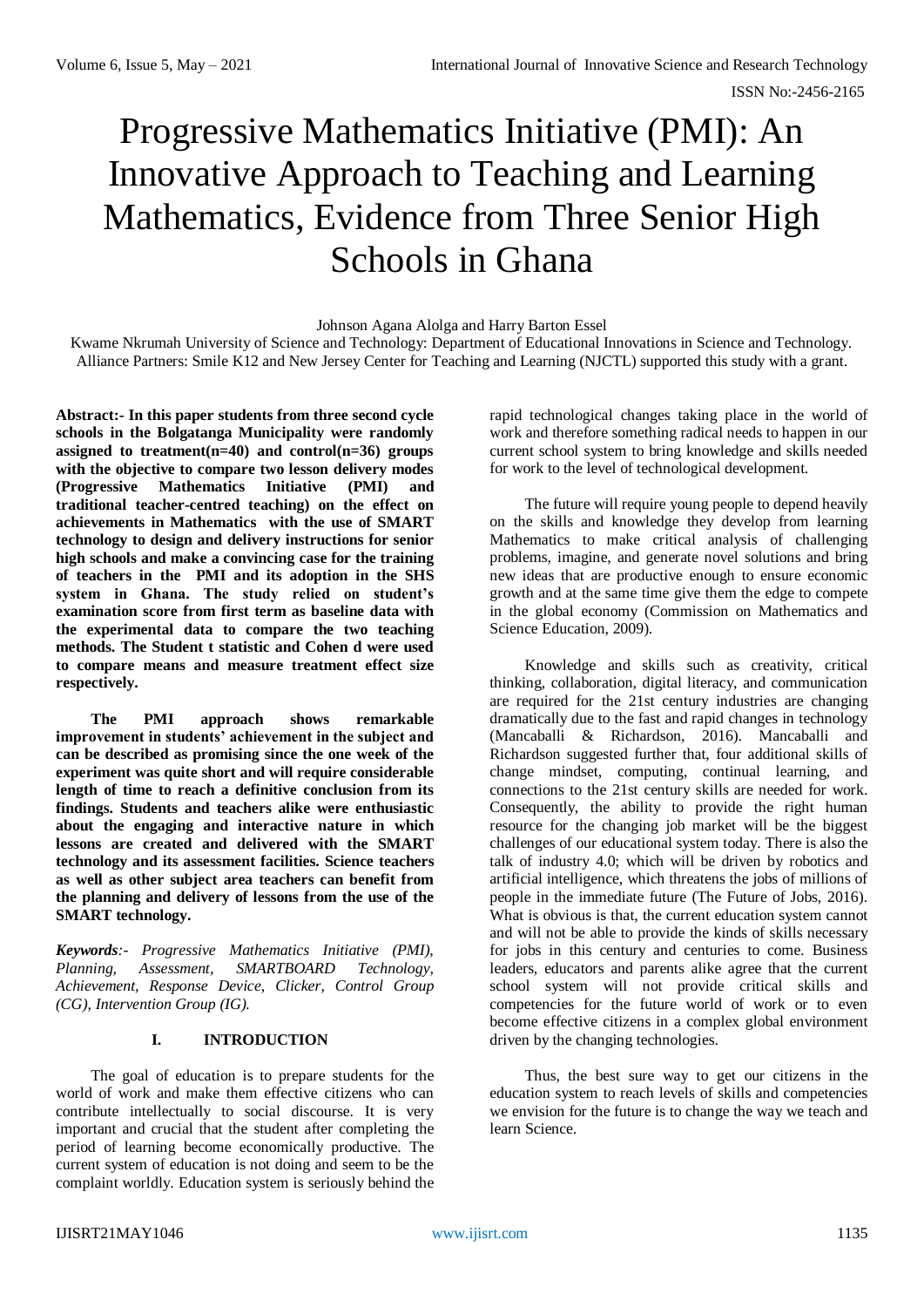The teaching and learning of Mathematics need to change from the teacher-centered methodology to one that is centered on the student. There is the need to help students develop the ability to conceptualize and construct knowledge from their everyday experiences. This can be achieved if the method of teaching and learning shifts from the traditional instruction delivery where the teacher spoonfeeds the students with knowledge rather than help them to construct and discover knowledge. As Pearson indicates, a teacher is supposed to impart the knowledge of method to the student but not the knowledge of facts since the later can easily be forgotten (Pearson, 1900).

The teaching and learning of Mathematics should focus on helping students to have appreciation of the processes or methods involve in Mathematics Teaching and learning. This can be achieved if the teacher understands the process too well to be able to explain it in the simplest, concise, and precise manner for the learner to grasps.

Additionally, the workplace environment is becoming more virtual and needs people to work on projects as teams. The current sitting arrangement in schools does not allow students to work as teams or collaborate effectively. A new paradigm is required to reconfigure the sitting arrangement and allow students to sit by roundtables, which will make it easier for them to work as teams.

Students naturally will like to be able to talk to each other or consult a colleague for some further explanation of some concepts or ideas in class which have not being so clear. The colleague can provide explanation in terms of language that they both understand very well. Also, to fully understand an idea or concept or anything you need to teach it to others. The new way of helping students to learn has double reward for a student who takes the initiative to teach other colleagues and the colleagues can understand what they are learning from the perspective of their own colleague(s).

Humans construct knowledge from interaction with each other and this can be possible if there is a more effective way for students to get unhindered access to each other in the classroom. So, the way to go in the technologically enhanced workplace is to start training students to be able to interact freely in the classroom environment.

Teaching and learning using SMART technology and reconfiguration of classrooms allowing students to sit in circles will promote collaboration and interaction among them (Goodman, 2006). If this method is used in such environment, it will make the teacher a more effective facilitator rather than being the main character in the centre of the teaching and learning process.

The Progressive Mathematics Initiative (PMI), which have the constructivist paradigm of learning at its core have instructions designed for the Science which have components for both formative and summative of assessments. Students will use SMART response devices (clickers) to answer the formative assessment questions after the teacher delivers about 15 minutes of instructions on lessons. The formative assessment is ungraded and are supposed to help gauge the level of understand as the lesson progresses. Questions for the formative assessments are meant to challenge learners as they struggle together as a team to provide answers. Results of the real-time polling of students' responses can be shown either as pie or bar charts. Based on the results, the teacher may be able to know whether there is the need to reinforce the instructions and then poll again or move to the next lesson.

Achievements in Science subjects are important and can be considered as a priority for all stakeholders in education. However, students' performances in these subjects, over the years do not seem to be impressive as evident in results released by the West African Examination Council (West African Examination Council, 2014,2015). There was a media storm when the 2016 West African Senior Secondary School Examination Certificate (WASSEC) was released (West African Examination Council, 2014,2015) The poor performance of students were analyzed extensively by both experts and ordinary people alike with often political undertone but what was obvious was that performance in Mathematics (core and electives) were not the best. The Chief examiner's annual reports in Science have consistently over the years bemoan the inability of students to appreciate scientific concepts by using mathematical concepts to solve real world problems or students do poorly in scientific problems drawn from real world or everyday experiences. In short, students perform poorly or have poor understanding of some of the most important concepts in Mathematics.

Ghanaian students have been taking part in international comparative studies in Mathematics and Science but largely these have been at the basic school level (the Trends in International Mathematics and Science Study (TIMSS, 2003;2005). Ghanaian students who took part in the 2003 study and 2005 performed poorly in both Mathematics and Science at global level and even in Africa, it was not a desirable result. Though the 2005 study saw slight improvement over the 2003 results (TIMSS, 2003;2005), the most recent global survey also shows very poor performance by African countries.

The Organization for Economic Co-operation and Development (OECD) also conducts global assessment of Mathematics and Science known as the Programme for International Students Assessment (PISA).

In the most recent world ranking of Mathematics and Science achievements conducted, Ghana was last among seventy-six nations (OECD, 2015). In that study, Africa represented by South Africa and Ghana were the worst performers in these two subjects among students who are fifteen years old and took part in the global assessments. Southeast Asian countries had been very consistent in their performance in the global ranking and maintain the first four high performers (OECD, 2015).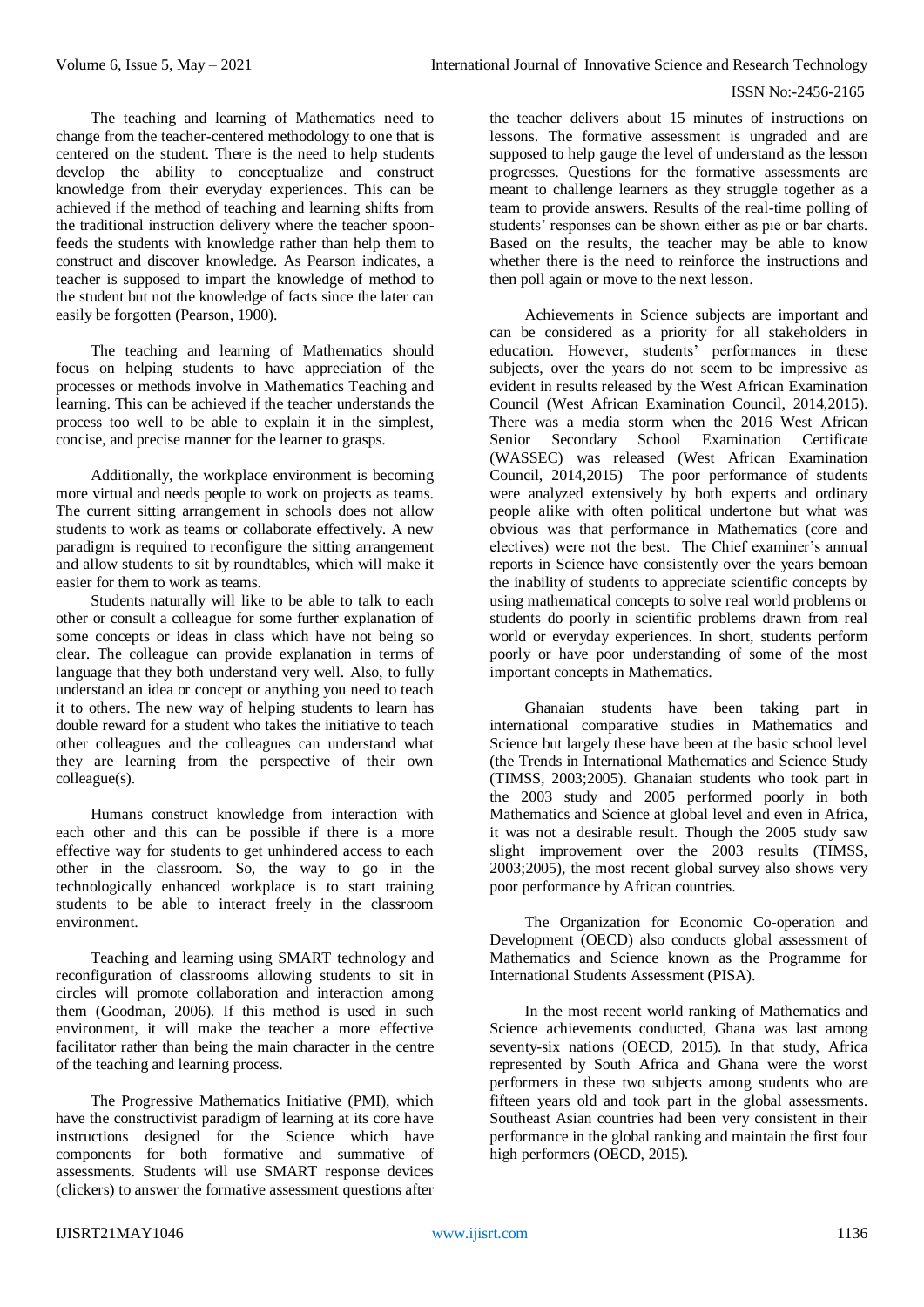Can Ghana remedy the situation so that by the next five years we will be among the first ten nations? There must be deliberate efforts and consistent investments in terms of funding for projects and programs that are directed toward improving the teaching and learning of the Mathematics to get us out of the situation we find ourselves.

Because of the problems stated above, this research was proposed to sensitize all stakeholders in education to adopt a modern methodology in teaching and learning which will be more student-centered to enhance knowledge acquisition, understanding of fundamental concepts in these subjects and how to apply them to solve practical problems.

The time is now to take a fresh and critical look at our commitments to improving learning achievements and put new energies into our education system. This can be achieved by making changes for the future toward promoting deeper learning and understanding of Mathematics. These efforts will lead us to increase our competitive edge in the global economy and guarantee our future prosperity (Commission on Mathematics and Science Education, 2009).

## **II. METHODOLOGY**

The study sought to compare two lesson delivery methods, namely; the Progressive Mathematics Initiative (PMI) with SMART technology and circular sitting configuration. It also considered the traditional lesson delivery, where the teacher gives instructions and follows with exercises, assignment, and end lesson tests.

The study has experimental design as its main design approach since two teaching methods are going to be evaluated and compared on which one has a better outcome in terms of students' achievement in Integrated Science. To make the comparison clearer there were two study groups: treatment group which received the new teaching method and the control group-which used the standard method of teaching.

The participants were randomly assigned to the intervention and control groups with the school participant is attending taken into consideration and was controlled for in the analysis so as eliminate the effect of differences as a results of school difference. The overall scores from exercises, assignments, projects, and end of lesson tests were compared in the two groups.

The study was double blind, neither teacher nor the participant knew who was in what group or from which programme or purpose of study disclosed to them. In effect neither group knew each other while the experiment was carried out.

The progress of students in both intervention and control groups were measured using scores from assignments, exercises, and end of lessons test for the two groups of participants. The new approach had both formative assessments using response devices to poll

participants' answers to assessment questions within the lessons after about 15 minutes of instructions and final summative assessments. The traditional mode assessed students in the usual way of exercises, assignment, and end of lesson test.

Three Schools comprising two Senior High Schools and a Technical and Vocational School in the Bolgatanga Municipality were involved in study. The schools were Bolgatanga Girls' Senior High School (BOGISS), Bolgatanga Senior High School (BIG BOSS) and Bolgatanga Technical Institute (BOTECH)

Students in their second year took part in the research since the new approach if found to be to effective in improving achievements can be used to teach them immediately as they progress into new levels and then take their final examination, which will then be used as a final evidence to support the study.

## *Sample and Sampling Technique*

Second year students were divided into various programmes and classes and randomly selected programmes and classes according to the proportion from each school and from the selected programmes and classes participants were randomly chosen from by probability proportion to class size to take part in the study.

The sampled participants were then randomly assigned to the two groups; intervention group (IG) and control group (CG). Participants were not required to disclose their programmes to each other and who was in the interventions or control groups were also not disclosed to the participant and the teacher who gave the instructions during the experiments. The reasons for the grouping of students by programmes were that science and agriculture students tend to have some strength in both Mathematics and Science or had good grades in them from the Basic Certificate Examination (BECE) and therefore, dividing them will ensure similarities among students and programmes.

#### *Sample Size*

Often, experimental studies need to be reviewed by Institutional Review Board (IRB) or Ethic Committee or the grant provider to ensure that subjects are not exposed to harm since the study involves people or even if there is some level of harm not too large a people are expose to such harm. So, there will be the need as part of the study protocol to justify the number of participants that were involved in the research. If too large a sample is used, it may have cost implication and exposing many people to harm which may not in any way improve statistical significance of the study.

In general, the larger a sample size the better your statistical accuracy and precision of your estimates. However, when the sample is relatively small, it may have some problem with effect size and statistical power. Hence, the sample that is not too large or too small is required.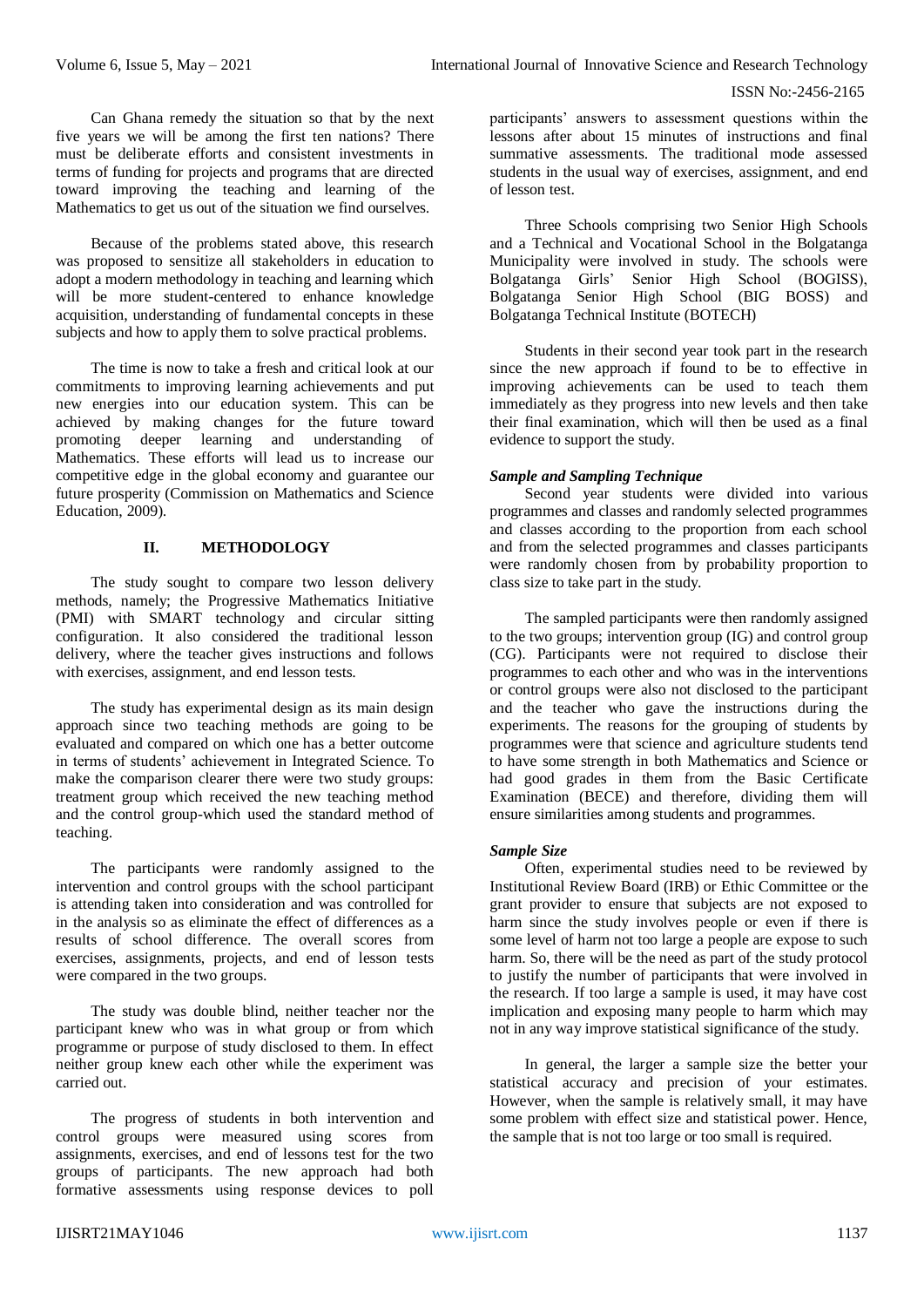# *Effect Size and Power*

In experimental study where the main objective is to establish whether there exists substantial difference between two means or proportions or any parameter of interest, sensitivity analysis is done to show at what sample size can we show that there is an effect. Power is just the probability that such an effect does exist (Ryan, 2013). If the power is established, then how much is the effect, and this leads us to the effect size.

There are specific statistical packages for determining the power, effect size and sample size but in this study, they were calculated using Stata 14.1. The researcher first chose a level of error that can be tolerated for this study and sample size for the experimental group and then computed the effect size, power and the sample size of the control group.

Both the power and effect size are probabilities and are significant level at 0.05, effect size and power are 1.00 and 0.99 respectively showing that if the experimental and control are 40 and 36 respectively, then effect of the treatment is substantial.

## *Sample Size Determination*

Often, pilot survey or existing similar study variance may be used in the determination of the sample size of a plan research. This study rather relied on data collected from students from the same school using a topic elicitation questionnaire. It asked the students to list three topics in both Mathematics and Science in order of importance they will like to study and provide the examination scores in both subjects from their first term examination. The examination scores were used as a pretest and its analysis provided the variance which was used for the calculation of the sample size, power, and effect size for this study.

Though the required sample size for both groups was supposed to be 76, a total of 79 students were selected to allow for students who may be absent. In most surveys, allowance is always made for non-response if from previous study the non-response rate is known. So, the allowance made for 3 students can be considered as a non-response of some sort.

# *Data Collection Instruments*

Scores from exercises, assignment, and test within and at end of lessons were the source of data for the research with questionnaire for study participants to evaluate their experiences in learning with the new method. The scores and questionnaire were integrated and used in the analysis of the study.

Also, the topic elicitation questionnaire was administered to students in the study, which asked for their examination score in Mathematics for the first term end of term examination. The scores were used to calculate the variance which helped in the determination of the statistical power, effect size and sample size for the two groups.

Student participants and teachers completed a set of questionnaires on the experiences, opinions, and attitudes on the new approach of teaching and learning Mathematics, and the teacher-centered approach or conventional way of teaching.

# *Data Analysis Procedure*

Since the study was to compare the traditional delivery of instructions and new approach where the teacher gives a brief delivery of instructions and uses SMART technology. Students interacted freely with each other which allowed them to construct knowledge. The new roundtable sitting arrangement made it easy for the students to move about freely to interaction.

The topic elicitation form and evaluation questionnaire for both teachers and students were entered using data capturing template developed in Census and Survey Processing Package version 7.1 (CSPro 7.1) template. The entered data was then exported to Microsoft Excel for cleaning and final preparation for analysis.

Preliminary analysis explored the choice of appropriate final analysis examining charts that illuminate this choice. The t-statistic was used in the statistical analysis to test how significant the difference between the mean scores of both group and the lack of it.

The scores from the first term examination was analysed together with the study data since it can be possible that the mere environment and conditions of the study can lead to some gain in performance for both groups. This can make in difficult to see clearly the effect of the intervention in the experimental group. So, the first term data acted as a baseline since the traditional teaching method is used in teaching the students until they were examined at the end of the term.

#### **III. RESULTS AND DISCUSSIONS**

The baseline results show a slightly lower average score in Science for the control group (60.06) than the intervention group (60.45). After the experiment, the intervention group's average score rose to 90.46 and higher than the control group (70.54) though it also saw an increase.

The lowest score for Science was higher in the control group than the intervention group for baseline. In the case of the study group, Science had a higher lowest score in the intervention than the control as shown in Table 1.

The results from the Integrated Science is not very different from that of the Mathematics in terms of the general conclusion. The variance test shows equal variance in the baseline scores and unequal variance from the study results when the test is conducted at significant level of  $\alpha$ =0.05, this can be seen from Tables 2 and 3.

The comparison of the result of Science before the study indicates also the same performance for CG and IG as shown in Figure 1 and 2. However, after the study the IG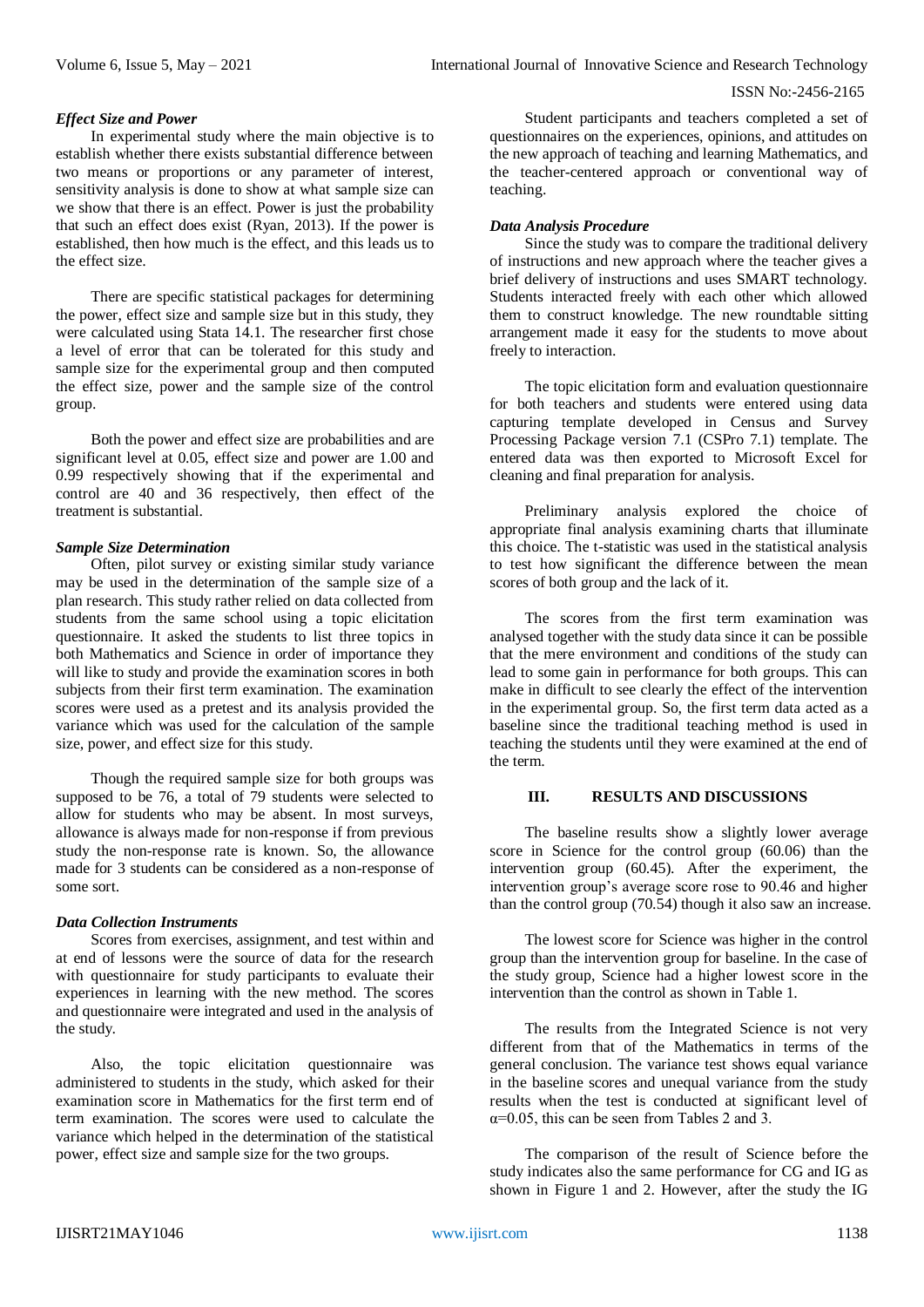performed far better than the CG. The lower quartile mark in the IG is the same as that of the upper quartile of the CG. It also indicates that the IG had a higher median score than the CG, but we may not be able to conclude that the difference between them is remarkable. A very definitive claim can be made about the performance of the two groups if a test statistic is performed.

A logical way to confirm what is going on is to perform student's test for both the baseline and study data. These are shown in the tables 4.4a and 4.4b, as presented in the next section;

Again, Table 4 shows that the mean or average score in Science performance of students appears not to have any important difference between the two groups but the difference is very much pronounced in the Table 5. This is confirmed by the fact that (Prob.  $(T \le t) = 0.0000 \le \alpha = 0.05$ ) if we test at significant level of  $\leq \alpha = 0.05$ . Average Science scores in the intervention group has remarkable improvement than control group, though the control had the mean score also increasing after the study. The Cohen's d is very high and far higher than the cut off value proposed by Hastie ( $d = 0.40$ ) for educational research and even that of Cohen ( $d = 0.7$ )

Hattie proposes an average magnitude of effect size of d=0.4 for educational intervention to be important enough to merit attention. He also argued that if an intervention met effect size criterion, the cost of it should be considered in that light else there will be no point to implement an expensive program (Hattie, 2015; 2009).

Goodman (2006) study started the development of the PMI and PSI program that help to bridge the huge gaps in Mathematics and Science and prepare high school students to take STEM courses in college. He made a case against the old sequence (biology, physics and chemistry) of the science subjects but resequencing with physics first follow by chemistry and biology supported by mathematics. Goodman started with sixteen students when he was hired as director for pre-engineering program for vocational school in New Jersey. The program became interesting and more students opted to take part. Other schools also experimented the program which shown tremendous promise to improve mathematics and science achievements. The biggest challenge was that there were no enough mathematics and science teachers, so the program had funding to train teachers from other disciplines under the supervision of university to award credit or degrees (Goodman, 2006).

Knab (2013) using data provided by New Jersey Department of Education showed that 8th graders' standardized test results were improving steadily in four districts in the New Jersey. The measure of the mathematics achievement was done by the official unit that conduct the regular measures in the district. The PMI is continuously used on regular basis to provide feedback.

The Gambia in 2012 to 2015 implemented the PMI and PSI program for cohorts of students in 16 Senior High Schools (Hanover Research, 2016). At the end of implementation, Hanover Research (2016) evaluated the program and concluded that students in the program performed better than students in other schools who were not involved in it when they sat for West African Examination Council final examinations for Senior High Schools in Mathematics (core and elective) and Science (Biology, Chemistry and Physics).

Lesotho Ministry of Education and Training (MoET) and New Jersey Centre for Teaching and Learning (NJCTL) commenced the implementation of the PMI and PSI in January after the ministry visited the Gambia program to learn from the program success. Grade 8, 9 and 10 teachers had training in the PMI and PSI methodology. The teachers started using the method in February 2017 and the program will end in October 2019 (CTL, 2017).

Interactive White Board has been the most effective way to teach students Mathematics and Science, since these subjects require much cognitive resources and students easily get bored or confused if the lessons are not engaging and interesting (Murcia & Sheffield, 2010). Also, the human brain has a naturally structure, which makes it to constantly seek what is novel and get bored from uninteresting, unchallenging, and repetitive task or activity. Effective use of the technology can cure the lack of novelty by introducing interesting and challenging activities for your learners. The technology makes it possible to connect to other resources that give further and precise explanations to mathematical and scientific concepts. When students are engaged, they learn better from peers or going to the internet to search for information that helps to explain further what they are learning. The finding from the analysis show, students' enthusiasm and passion in the use of the SMART Board technology helped in enhancing their understanding of the lessons taught to them.

# **IV. FINDINGS**

Performance in Mathematics saw significant increase on the average and effect size of the difference is significant enough to require special attention to the PMI approach to teaching and learning. Relatedly, the difference in the mean performance in both Mathematics was very substantial for the experimental or intervention than control group.

Students were of the view that the SMART Board technology is an excellent resource for teaching in their classrooms.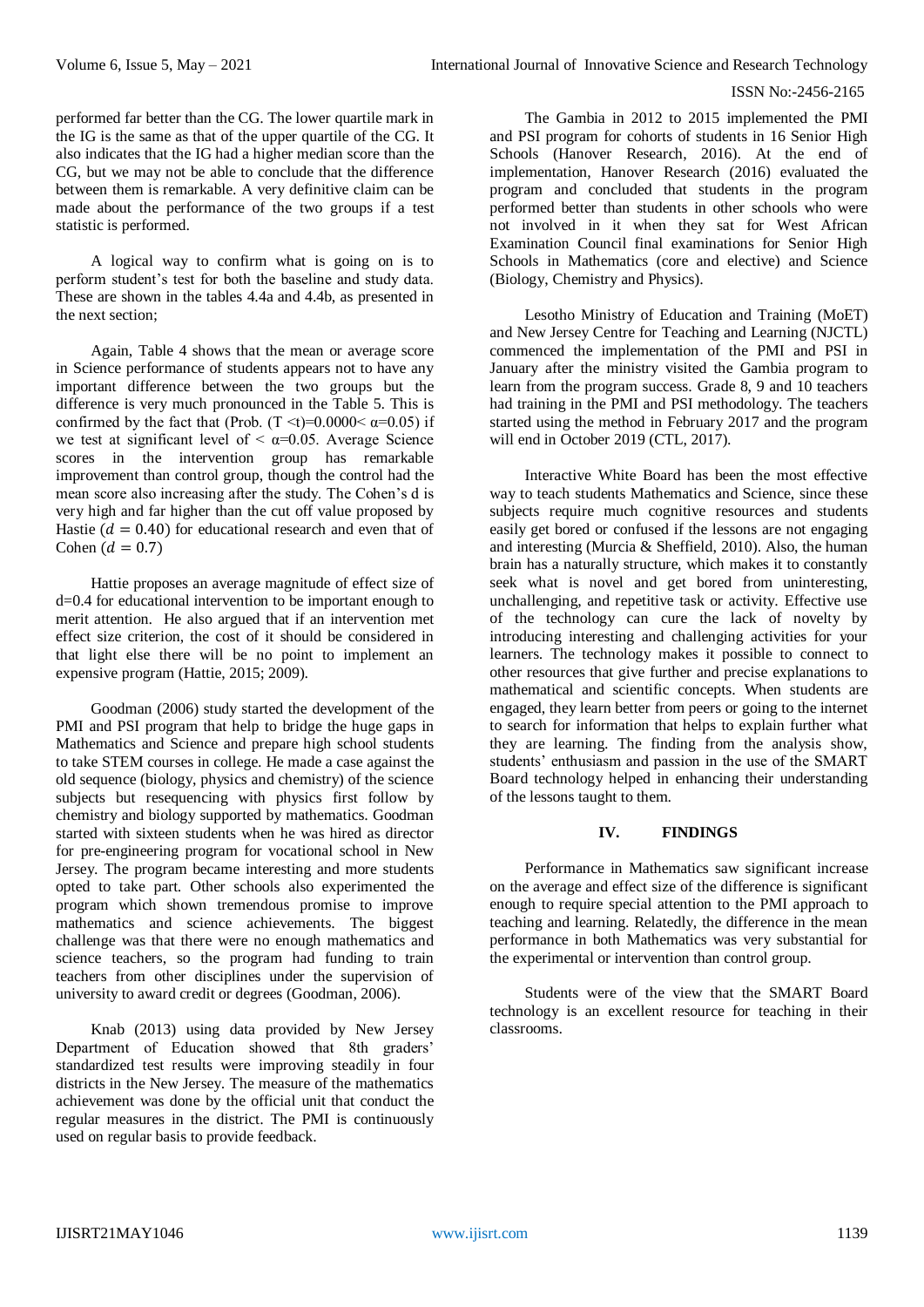#### **V. CONCLUSIONS**

The researcher in attempt to satisfy the objectives set for the study and the findings thereof, arrived at the following conclusions;

- The PSI approach to teaching and learning shown substantial improvement in Science achievement over the traditional teaching method used in our schools.
- Students and teachers prefer the use of the SMART Board technology in classrooms. The technology can provide rich, engaging, and interactive lessons which can capture the attention and interest of students. Science learning require critical and sustain attention and even getting involve in doing most of the learning tasks.

The study has strong promise for introduction of the PMI approach to teaching and learning of Science and therefore makes the following recommendations for policy actions by stakeholders of education. PMI approaches to teaching and learning Mathematics should to adopted in the Senior Schools since it has the potential to improve students' achievements.

#### **REFERENCES**

- [1]. Hanover Research, 2016. *2015 Gambia Program Evaluation (WASSCE Outcomes),* Virginia: Hanover Research.
- [2]. Applefield, J. M., Huber, R. & Moallem, M., 2001. *Constructivism Theory amd Practice: Toward a better understanding,* Wilmington, NC: The University of North Carolina.
- [3]. Assessment Reform Group(ARG), 2002. *Assessment for learning: 10 principles. Research-based,*  Cambridge: University of Cambridge School of Education.
- [4]. Ausubel, D. P., 1962. A Subsumption Theory of Meaningful Learning and Retention. *Journal of General Psychology,* Volume 66, pp. 213-244.
- [5]. Banerjee, A. et al., 2016. *Mainstraming an Effective Intervention: Evidence from Randomized Evaluations of "Teaching at the Right Level" in India,*  Masechusset: J\_PAL.
- [6]. BBC, 2007. *Mathematicians set Chinese test:Maths enthusiasts are being challenged to answer a sample question from Chinese university.* London(London): BBC.
- [7]. BBC, 2015. *Would Chinesestyle education work on British kids?.* London(London): BBC.
- [8]. Biggs, J. B. a. C. T., 2011. *Teaching for Quality Learning at University,.* 4th Ed ed. Maidenhead: Open University Press.
- [9]. Brooks, J. G. & Brooks, M., 1994. *In search of undrstanding: The case for constructivist classroom,*  Alexandria.VA: Association for Supervision and Curriculum Development.
- [10]. Chase, W. & Chi, M., 1980. *Cognitive skill: Implications for spatial skill in large-scale environments.* Erlbaum: Potomac.
- [11]. Cheung, E., 2015. *Chinese teachers blast UK students as undisciplined in British school experiment.* [Online]

Available at: www.hongkongfp.com [Accessed 05 08 2015].

- [12]. Clark, D., 2012. *More pedagogic change in 10 years than last 1000 years,* Glasgow: TEDx Talks.
- [13]. Clements, D. H., 1999. Subitizing: What is it? Why teach it?. *Teaching Children Mathematics,* March, Volume 5, p. 400–405.
- [14]. Cobb, P., 1994. Constructivism in mathematics and science education. *Educational Researcher,* Volume 23, p. 4.
- [15]. Commission on Mathematics and Science Education, 2009. *THE OPPORTUNITY EQUATION Transforming Mathematics and Science Education for the Global Economy,* New York: Carnegie Corporation of New York and Institute for Advanced.
- [16]. Coper, P., 1993. Paradigm shift in designed instruction:From behaviourism to cognitivism to constructivism. *Eductional Technology 33,* pp. 12-19.
- [17]. Crockett, L. W., 2017. *Beyond STEM Future-Focused Learning:10 shifts of Practicce.* Australia: Global Digital Citizen Foundation.
- [18]. Crockett, L. W., n.d. *Beyond STEM Future-Focused Learning:10 shifts of Practicce.* Australia: Global Digital Citizen Foundation.
- [19]. CTL, 2017. *New Jersey Centre for Teaching and Learning.* [Online] Available at: https://njctl.org/who-we-are/media/ctlbegins-work-lesotho/
- [20]. Davelin, K., 2012. *Introduction to mathematical thinking.* Carlifornia: Keith Devlin.
- [21]. Dennett, D. C., 2015. *From Bacteria to Bach and Back.*  New York: s.n.
- [22]. Depenbrock, J., 2017. Guess What? We're All Born With Mathematical Abilities. 1 8.
- [23]. Duffy, T. M. & Jonassen, D., 1992. *Constructivism and the technology of instruction.* New York: Lawrence Elbaum Associate.
- [24]. Dweck, C. S., 2006. *Mindset: The New Psychology of Success.* New York: Random House .
- [25]. Erbas, A. K., Ince, M. & Kaya, S., 2014. Learning Mathematics with Interactive Whiteboards and Computer-Based. *Educational Technology and Society,*  pp. 299-312.
- [26]. Fenichel, M. & Schweingruber, H., 2010. *Surrounded by Science: Learning Science in Informal Environments,* Washington, DC: The National Academies Press.
- [27]. Feynman, R., 2012. *Greek vrs Babylonian Mathematics.* s.l.:Youtube.
- [28]. Gagne, R. M. & Briggs, L. J., 1979. *Principles of instructional Design.* Florida: Harcourt Brace Jovanovich.
- [29]. Goodman, R., 2006. *A new high school program and its effect on students achievement in mathematics and science,* New Jersey: Robert Goodman.
- [30]. Hammang, A. J., 2012. *The effect of seating assignments on students achievements in the biology classroom.* Montana: Unpublisher Thesis submited Montana /state University.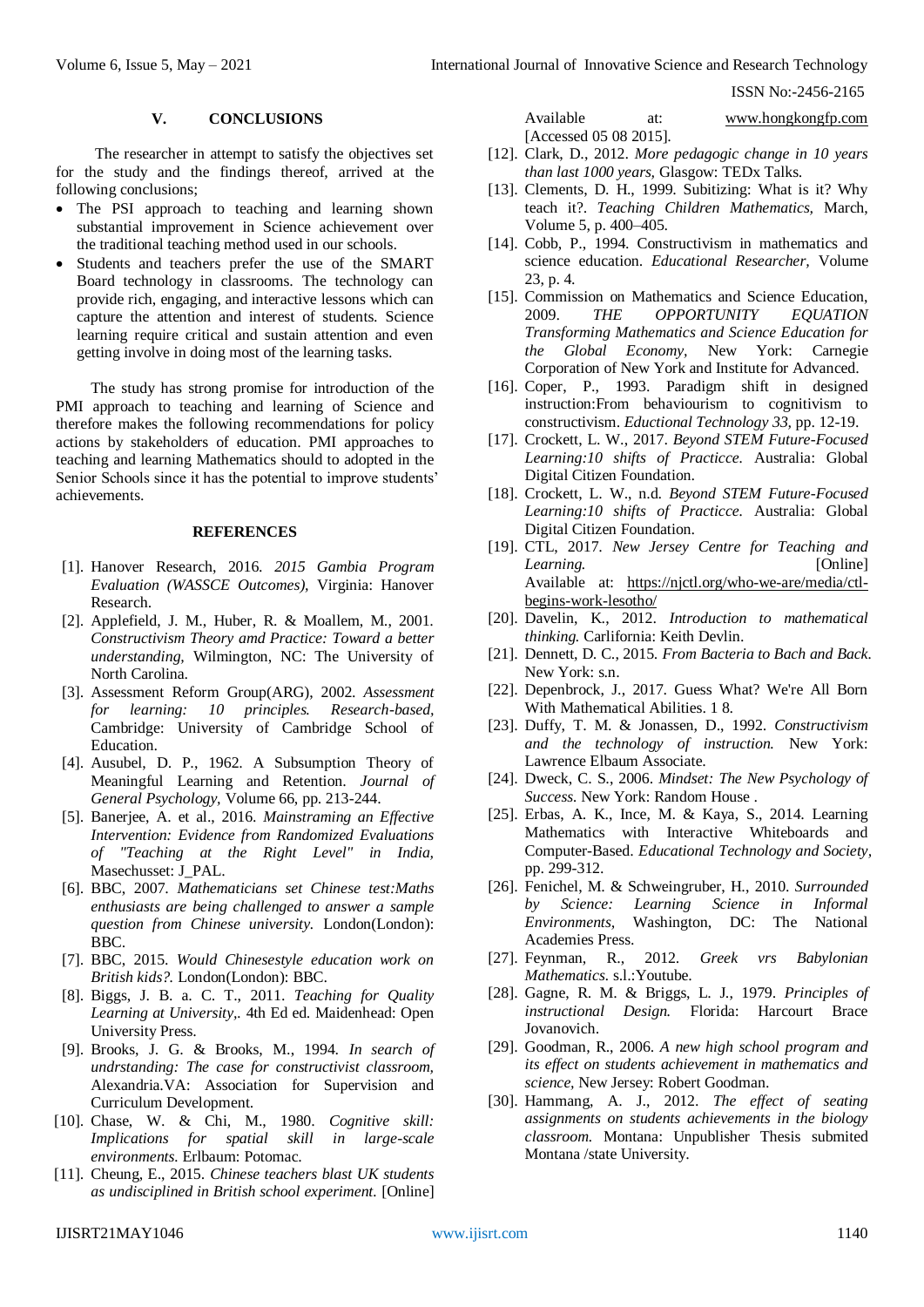- [31]. Hannula, M., Evans, J., Philippou, G. & Zan, R., 2004. *Affect in Mathematics Education:Exploring Theoretical frameworks.* s.l., s.n., pp. 107-136.
- [32]. Hattie, J., 2009. *Visible learning.* London: Pearson.
- [33]. Hattie, J., 2015. *What Does't work in education: the politics of distraction.* London: Pearson.
- [34]. Herbart, J. F., 1898. *Letters and Lectures on Education.*  New York: C. W. Bardeen.
- [35]. Houwer, J. D., Barnes-Holmes, D. & Moors, A., 2013. What is learning? On the nature and merits of a functional definition of learning. *Psychon Bull Review*, 29 January, pp. 1-12.
- [36]. Inglis, M. & Attridge, N., 2016. *Does Mathematical study develops logical thinking?: Testing the formal theory of discipline.* New Jersey: World Scientifc Publishing Europe Ltd.
- [37]. Jerrim, J., 2014. *Why do East Asian children perform so well in PISA? An,* London: Institute of Education.
- [38]. Knab, R., 2013. *Progressive Mathematics Initiative (PMI) 8th Grade Standardized Test Results,* New Jersey: NJCTL.
- [39]. Kupiainen, S., Hautamaki, J. & Karjalainen, T., 2009. *The Finnish Education System and PISA,* Finland: Ministry of Education Publications.
- [40]. Liu, C., 2016. *UK Decides Teaching Math Chinesestyle is Better.* s.l.:s.n.
- [41]. Mancaballi, R. & Richardson, W., 2016. *Preparing students for a new world of work in the 21st century: A Series for K-12 Educational Administrators to Use with their Teams and Stakeholders,* San Francisco: BrightBites.
- [42]. McCorskey, J. C. & McVetta, R. W., 1978. *Classroom Seating Arrangement:Instructional Communication Theory Versus Students Preference.* New York: Addison and Wesley.
- [43]. Moshman, D., 1982. Exogenous, endogenous and dialectical constructivism. *Developmental Review,* pp. 371-384.
- [44]. Mueller, P. & Oppenheimer, D. M., 2014. The pen is mightier than the keyboard: Advantages of longhand over laptop note taking. *Psychological science,* June, Volume 25, p. 1159–1168.
- [45]. Murcia, K. & Sheffield, R., 2010. Talking about science in interactive. *Australasian Journal of Educational Technology,* 26(4), pp. 417-431.
- [46]. National Education Assessments, N., 2016. *Ghana 2016 National Education Assessment,* Accra,Ghana: National Education Assessment, GES.
- [47]. Nietzsche, F., 1889. *Twilight of the Idols.* Leipzig: C.G. Naumann.
- [48]. Oakley, B., 2014. *A Mind for Numbers:How to excel in Math and Science(Even if you flunked in Algebra).*  New York: Penguin Group .
- [49]. OECD, 2015. *PISA 2015 Results (Volume II): Policies and Practices for Successful Schools, PISA.* Paris: OECD Publishing.
- [50]. Ormrod, J. E., 2012. *Human Learning.* 6th ed ed. New Jersey: Pearson Education.
- [51]. Pearson, K., 1900. *Grammar of Science, 2edition.*  London: Adam and Charles Black.
- [52]. PISA, 2014. *PISA 2012 Results in focus:What 15 year-olds know and what they can do,* Paris: OECD.
- [53]. Pucel, D. J., 1989. *Performance-Based Instructional Design.* New York: Mc Graw-Hill Inc.
- [54]. Robinson, K., 2011. *Our of our mind:Learning to be creative.* UK: Capstone Publishing Ltd( A Wiley Company).
- [55]. Robinson, K., 2015. *Changing paradigm.* [Online].
- [56]. Rogoff, B., 1990. *Apprenticehip in Thinking: Cognitive development in social context.* Oxford, England: Oxford University Press.
- [57]. Romiszowski, A. J., 1984. *Desingning Instructional Systems:Decision Making in Course Planning and Curriculum Design.* UK: Psychology Press.
- [58]. Rothwell, W. & Kazanas, H. C., 1998. *Mastering Instructional Design Process:A Systematic Approch.*  2nd ed. New York: Pfeiffer.
- [59]. Ryan, T. P., 2013. *Sample Size Determination.* New Jersey: Wiley.
- [60]. Schunk, D. H., 2012. *Learning theories: An Educational perspectives.* 6th Edition ed. Boston: Pearson Education Inc..
- [61]. Shafie, N., Shahdan, T. N. T. & Liew, M. S., 2010. Mastery Learning Assessment Model(MLAM) in Teaching and Learning Mathematics. *Procedia Social and Behavioural Science,* Volume 8, pp. 294-298.
- [62]. SMART Technologies, 2006. *Interactive Whiteboards and Learning:Improving student learning outcomesand streamlining lesson planning,* Canada: SMART Technologies Inc.
- [63]. Souza, D. A., 2015. *How the Brain learns mathematics.*  2nd ed. California: SaGE Publications Ltd.
- [64]. Steffe, L. P. & Cobb, P., 1988. *Construction of arithmetical meanings and strategies.* New York: Springer-Verlag.
- [65]. Swan, M., Lacey, P. & S., M., 2008. *Mathematics Matters: Final Report,* s.l.: s.n.
- [66]. The Future of Jobs, 2016. *Employment, Skills and Workforce Strategy for the Fourth Industrial Revolution,* Switzerland: World Economic Forum.
- [67]. The National Academies Sciences, 2011. *Successful STEM Education: A Workshop Summary,* Washington DC: The National Academies Press.
- [68]. Timperley, H., Wilson, A., Barrar, H. & Fung, I., 2007. *Teacher Professional Development.* Wellington: Ministry of Educaion.
- [69]. TIMSS, 2003;2005. *Trends in International Mathematics and Science Survey.* MA, USA: TIMSS & PIRLS International Study Center.
- [70]. Vygotsky, L. S., 1978. *Mind in society:the development of higher psychological processes.*  Cambridge: Harvard University Press.
- [71]. Wenglinsky, H., 2001. *Teacher Classroom Practices and Student Performance:How Schools Can Make a Difference,* Princeton, NJ: Educational Service Testing.
- [72]. West African Examination Council, 2014,2015. *Chief Examiner's Report on Mathematics and Integrated Science,* Accra,Ghana: WAEC.
- [73]. Wittrock, W. C., 1985. The generative learning model and its implication for science education. *Studies in Science Education 12,* pp. 59-87.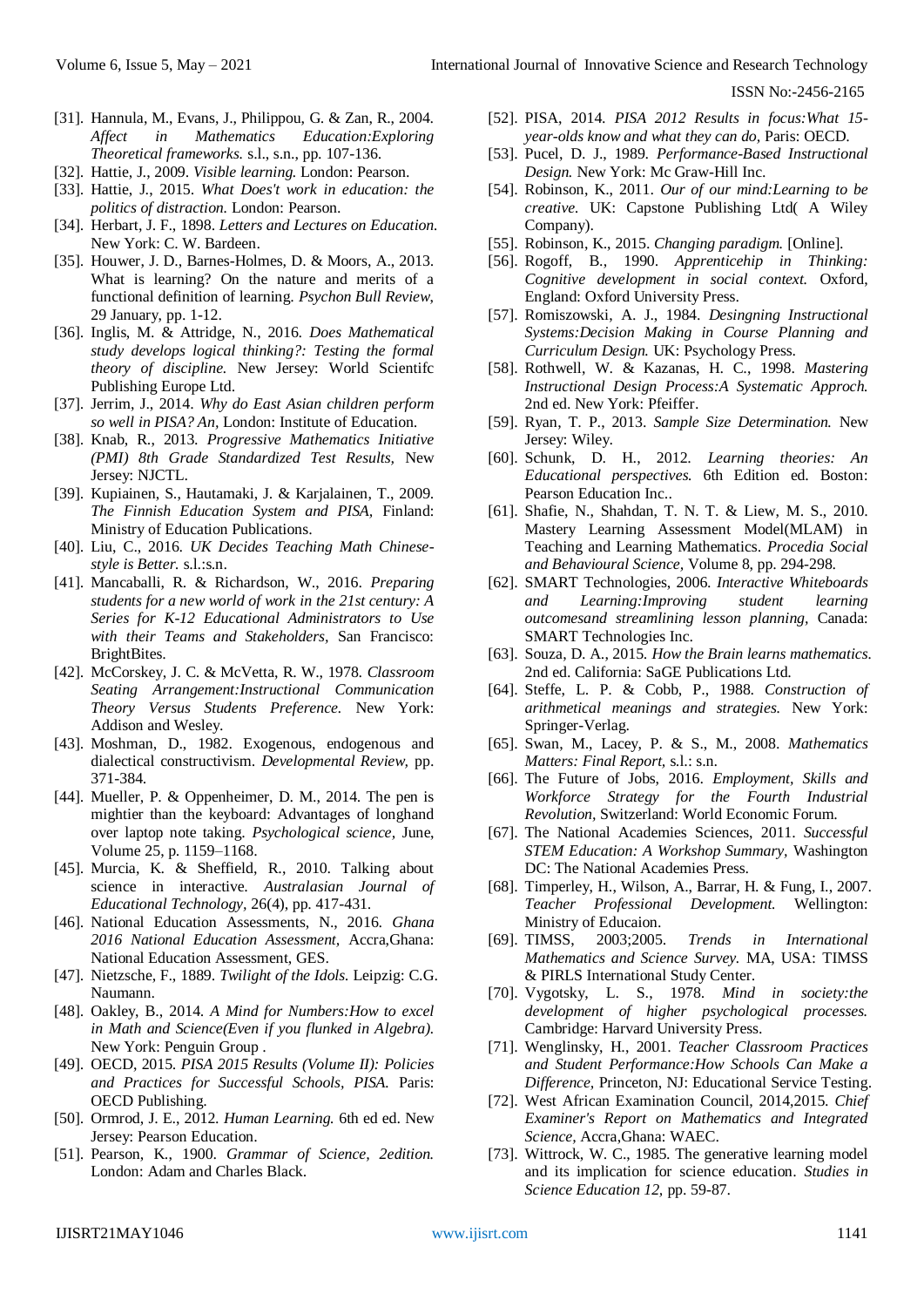|                   |          | <b>Baseline</b>    | Experimental<br><b>Mathematics</b> |       |  |
|-------------------|----------|--------------------|------------------------------------|-------|--|
|                   |          | <b>Mathematics</b> |                                    |       |  |
| <b>Statistics</b> | CG<br>IG |                    | $_{\rm CG}$                        | IG    |  |
| Ν                 | 34       | 34                 | 28                                 | 32    |  |
| mean              | 59.39    | 55.80              | 67.75                              | 79.30 |  |
| median            | 60.95    | 53.00              | 73.00                              | 80.83 |  |
| $\mathbf{Q_{1}}$  | 51.00    | 40.10              | 57.50                              | 77.50 |  |
| Q3                | 74.10    | 72.00              | 81.50                              | 86.67 |  |
| sd                | 16.91    | 19.08              | 19.53                              | 11.61 |  |
| min               | 21.00    | 23.80              | 14.00                              | 43.33 |  |
| max               | 86.60    | 94.00              | 90.00                              | 95.00 |  |

# **Table 1: Summary statistics for Mathematics and Science scores**

**Table 2: Variance test for mathematics score (term 1)**

| Group                                                                        | N  | Mean                          | SE                                                   | SD.     | [95% Conf. Interval] |          |  |  |
|------------------------------------------------------------------------------|----|-------------------------------|------------------------------------------------------|---------|----------------------|----------|--|--|
| $_{\rm CG}$                                                                  | 34 | 59.39                         | 2.9003                                               | 16.9116 | 53.48454             | 65.28605 |  |  |
| ΙG                                                                           | 34 | 55.80                         | 3.2718                                               | 19.0777 | 49.14347             | 62.45653 |  |  |
| combined                                                                     | 68 | 57.59                         | 2.1808                                               | 17.9831 | 53.23981             | 61.94549 |  |  |
|                                                                              |    | ratio = $sd$ (CG) / $sd$ (IG) | $f = 0.7858$                                         |         |                      |          |  |  |
| $Ha$ : ratio $\leq 1$                                                        |    | $Ha$ : ratio! = 1             | Degrees of freedom $=33.33$<br>$Ha$ : ratio $\geq 1$ |         |                      |          |  |  |
| Prob. $(F < f) = 0.2463$ $2*Prob. (F < f) = 0.4925$ Prob. $(F > f) = 0.7537$ |    |                               |                                                      |         |                      |          |  |  |

**Table 3: Variance test for mathematics score**

| Group                                                                      | N  | Mean  | SE     | SD      | [95% Conf. Interval] |         |  |
|----------------------------------------------------------------------------|----|-------|--------|---------|----------------------|---------|--|
| $_{\rm CG}$                                                                | 34 | 59.39 | 2.9003 | 16.9116 | 53.4845              | 65.2861 |  |
| ΙG                                                                         | 34 | 55.80 | 3.2718 | 19.0777 | 49.1435              | 62.4565 |  |
| combined                                                                   | 68 | 57.59 | 2.1808 | 17.9831 | 53.2398              | 61.9455 |  |
| diff                                                                       |    | 3.59  | 4.3722 |         | $-5.1465$            | 12.3171 |  |
| $diff = mean (CG)$ -mean $(IG)$<br>$t = 0.82$                              |    |       |        |         |                      |         |  |
| Ho: diff=0, Ha: diff<0 Ha: diff!= 0, Ha: diff>0 Satterthwaite's df=65.064  |    |       |        |         |                      |         |  |
| Prob. $(T < t) = 0.7924$ Prob. $(T > t) = 0.4152$ Prob. $(T > t) = 0.2076$ |    |       |        |         |                      |         |  |

# **Table 4: student's test for mathematics score (term 1)**

| Group                                                                         |                               | Mean         | SE      | SD                           | [95% Conf. Interval] |         |  |
|-------------------------------------------------------------------------------|-------------------------------|--------------|---------|------------------------------|----------------------|---------|--|
| $_{\rm CG}$                                                                   | 28                            | 67.75        | 3.6899  | 19.5252                      | 60.1789              | 75.3211 |  |
| ΙG                                                                            | 32                            | 79.30        | 2.05230 | 11.6096                      | 75.1106              | 83.4819 |  |
| combined                                                                      | 60                            | 73.91        | 2.1565  | 16.7040                      | 69.5929              | 78.2231 |  |
|                                                                               | ratio = $sd$ (CG) / $sd$ (IG) | $f = 2.8285$ |         |                              |                      |         |  |
| $Ha: ratio!=1$<br>$Ha$ : ratio $\leq 1$<br>$Ha$ : ratio $\geq 1$              |                               |              |         | Degrees of freedom $= 27.31$ |                      |         |  |
| Prob. $(F < f) = 0.9970$<br>$2*Prob. (F < f) = 0.0060 Prob. (F > f) = 0.0030$ |                               |              |         |                              |                      |         |  |

# **Table 5: student's test for mathematics score**

|                            | <b>SMART</b> Board and attention in class |                  |              |  |
|----------------------------|-------------------------------------------|------------------|--------------|--|
| Group                      | <b>Excellent</b>                          | <b>Very Good</b> | <b>Total</b> |  |
| Intervention               | 30                                        |                  | 32           |  |
|                            | 93.75                                     | 6.25             | 100.00       |  |
|                            | 56.6                                      | 33.33            | 54.24        |  |
| Control                    | 23                                        |                  | 27           |  |
|                            | 85.19                                     | 14.81            | 100.00       |  |
|                            | 43.4                                      | 66.67            | 45.76        |  |
| Total                      | 53                                        |                  | 59           |  |
|                            | 89.83                                     | 10.17            | 100.00       |  |
| Pearson $chi2(1) = 1.1759$ | $Prob = 0.278$                            |                  |              |  |